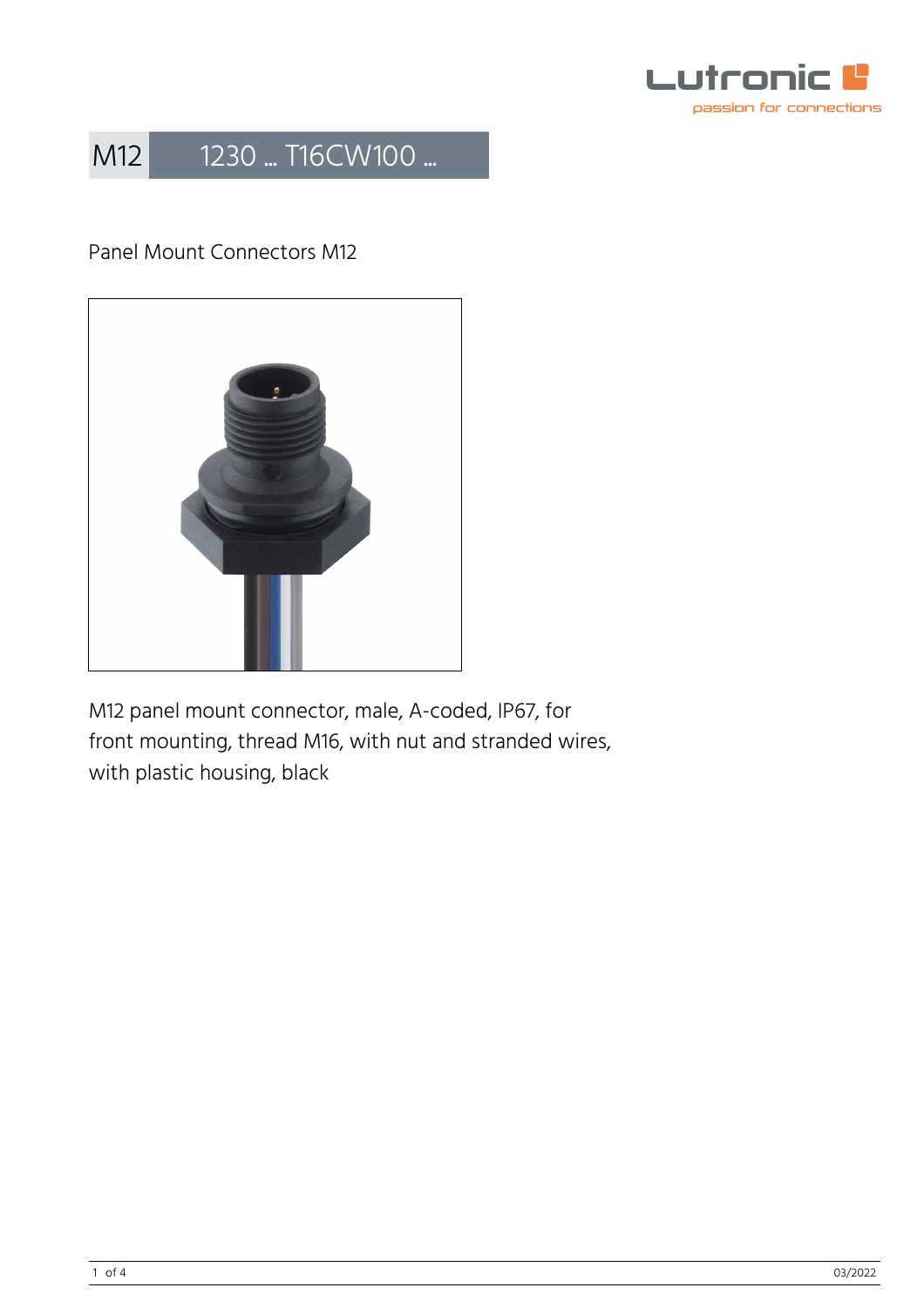





\*g



#### Environmental conditions

Temperature range  $-25 \text{ °C}$ /+80 °C

#### Materials

| Insulation body/housing | PА                               |
|-------------------------|----------------------------------|
| Contact pin             | CuZn, pre-nickel and gold-plated |
| Hexagonal nut           | PА                               |
| Seal                    | <b>FKM</b>                       |
|                         |                                  |

#### Mechanical data

| Mating cycles                                   | $\geq 100$               |
|-------------------------------------------------|--------------------------|
| Insertion force                                 | $\leq 10 N^1$            |
| Withdrawal force                                | $\leq$ 15 N <sup>1</sup> |
| Protection class                                | IP67 <sup>2</sup>        |
| <sup>1</sup> measured with a proper counterpart |                          |

 $^2$  according to IEC DIN EN 60529, only in locked condition with an appropriate counterpart

#### Electrical data (at T<sub>amb</sub> 20 °C)

| Contact resistance    | ≤ 5 mΩ                                                                                  |
|-----------------------|-----------------------------------------------------------------------------------------|
| Rated current         | 4 A (3–5 poles)<br>2 A (8 poles)<br>1.5 A (12 poles)<br>$(T_{amb}$ 40 °C)               |
| Rated voltage         | 250 V AC/DC (3-4 poles)<br>60 V AC/DC (5 poles)<br>30 V AC/DC (8-12 poles) <sup>1</sup> |
| Rated impulse voltage | 2500 V (3–4 poles)<br>1500 V (5 poles)<br>800 V (8-12 poles) <sup>1</sup>               |
| Material group        | I (IEC)/0 (UL) (CTI ≥ 600) <sup>2</sup>                                                 |
| Overvoltage category  | 2                                                                                       |
| Insulation resistance | $>100$ MQ                                                                               |
|                       |                                                                                         |

<sup>1</sup> acc. to IEC 60664/DIN EN 60664/CTI UL classification acc. to ANSI/UL 746A 2 acc. to IEC 60664/DIN EN 60664/CTI UL classification acc. to ANSI/UL 746A

#### Associated products

| Counterparts               |                           |                          |
|----------------------------|---------------------------|--------------------------|
| $C$ 1200  0                | $C$ 1200 $$ 3 $$          | $C$ 1205  0              |
| ි 1205 … 3…                | $C$ 1206  L10             | $C$ 1206  L13            |
| <b>ි</b> 1206  L2 0        | $Z$ 1206 $L$ 123 $L$      | ₫ 1210 1200  0           |
| で1210 1200 … 3…            | $C$ 1210 1205 $$ 3 $$     | <b>C</b> 1210 1206  L1 0 |
| <b>B</b> 1210 1206 L L1 3. | $C$ 1210 1206 $L$ L20 $L$ | □ 1210 1206  L2 3        |

Accessories � [9912 CPM0](https://www.lumberg.com/en/products/product/9912 CPM0)

2 of 4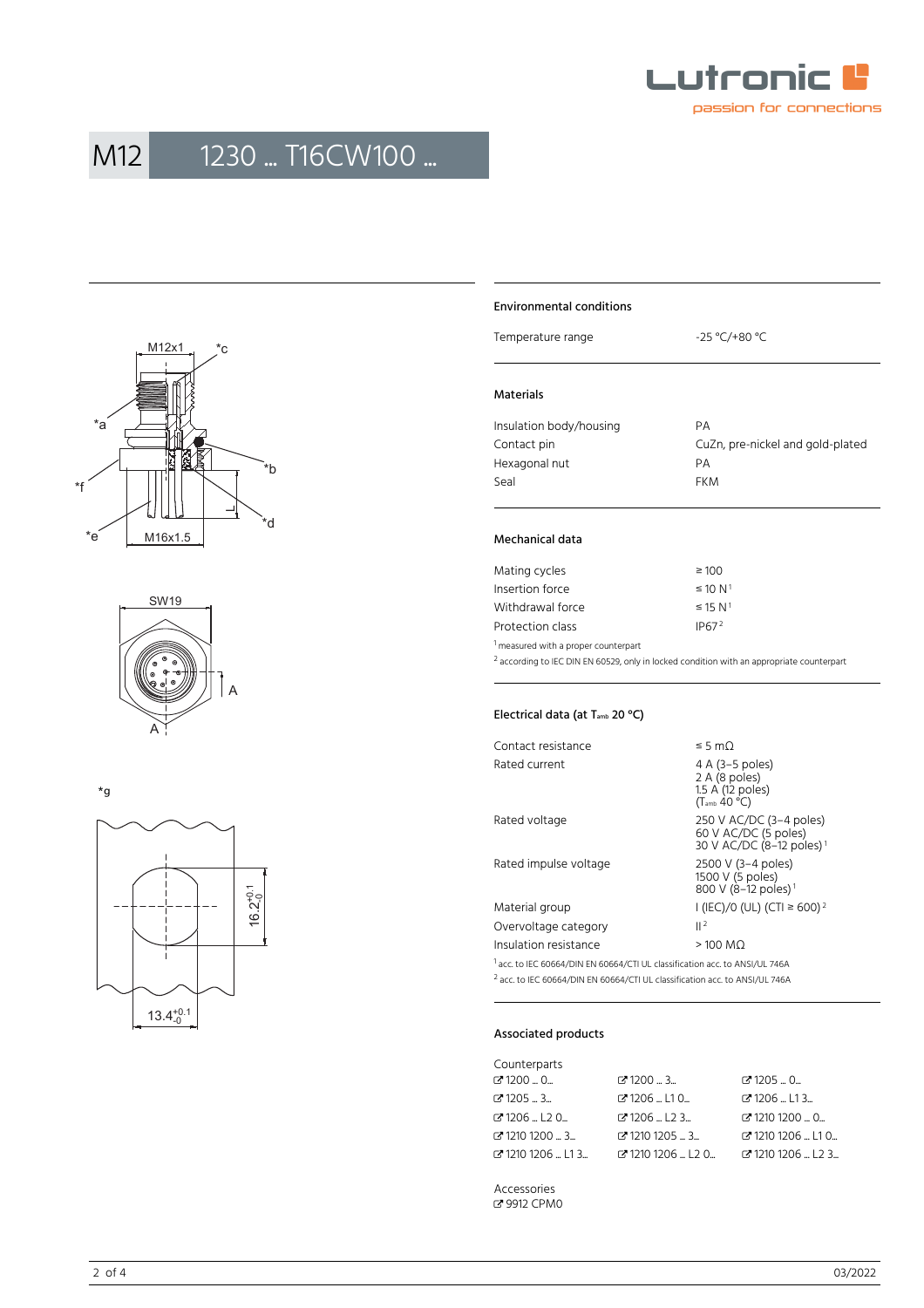



Pin assignment for male M12 connectors, A-coded, front view



- \*a insulating body/housing<br>\*b O-ring gasket
- O-ring gasket
- \*c contact pin<br>\*d potting
- \*d potting<br>\*e standed
- \*e standed wire<br>\*f nut
- 
- \*f nut<br>\*g port port in mounting plate